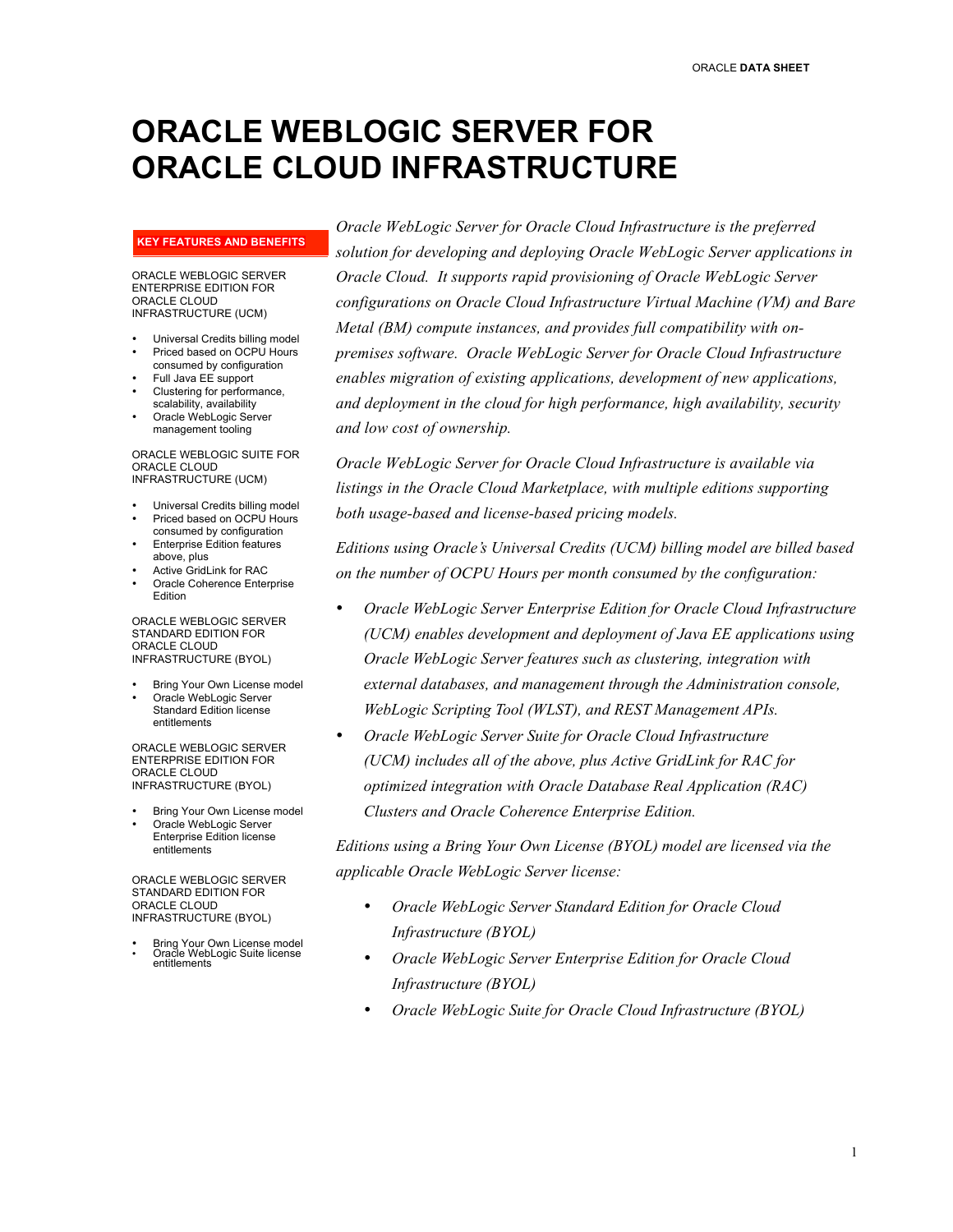# **Rapid Provisioning**

Oracle WebLogic Server for Oracle Cloud Infrastructure configurations can be provisioned in minutes from an existing Oracle Cloud customer account, or an Oracle Cloud Free Tier account.

## Access listings in the Oracle Cloud Marketplace

The provisioning process starts by accessing an Oracle WebLogic Server for Oracle Cloud Infrastructure listing in the Oracle Cloud Marketplace. The Marketplace provides listings that correspond to each of the Oracle WebLogic Server for Oracle Cloud Infrastructure UCM and BYOL editions. When a listing is selected from the Marketplace, the user is guided through a UI that enables the selection of detailed configuration options for that edition.

#### Configuration options

Configuration options include selection of:

- Oracle WebLogic Server version: 10.3.6, 12.2.1.3, 12.2.1.4
- Oracle Cloud Infrastructure compute shapes: Virtual Machine and Bare Metal compute shapes
- Configurations with Java Required Files (JRF) for Oracle ADF applications, and non-JRF configurations for Oracle WebLogic Server Java EE applications
- The number of compute instances (nodes) in the Oracle WebLogic Server domain configuration
- The administrator username and password for the Oracle WebLogic Server domain
- Networking options
- Optional Oracle Cloud Infrastructure Load Balancing configuration
- Optional Oracle Identity Cloud Service integration
- Database options, including integration with Oracle Autonomous Transaction Processing and Oracle Database Cloud Service

For more details on configuration options presented during the provisioning process, visit our Get Started documentation at: https://docs.oracle.com/en/cloud/paas/weblogic-cloud/

### Creation of Oracle WebLogic Server domain configurations

Based on user selections in the UI, within minutes the appropriate number of compute instances will be provisioned in Oracle Cloud, with the appropriate Oracle WebLogic Server and Oracle JDK versions installed, and the appropriate Oracle WebLogic Server domain configuration. The first compute instance (node) hosts the administration server for the domain along with the first managed server. Each additional compute instance (node) hosts an additional managed server. Domains are provisioned by Terraform scripts that can be reused to automate ongoing domain creation operations. Oracle WebLogic Server domain configurations created in Oracle Cloud can now be used for developing, testing and running production applications. Customers have full access to standard Oracle WebLogic Server tools for application development and deployment, and monitoring and management of the domain configuration and application environment throughout the application management lifecycle.

#### **Flexible Pricing**

The different Oracle WebLogic Server for Oracle Cloud Infrastructure editions provide users with a choice of flexible pricing options to meet their specific needs. Usage-based and license-based pricing models are offered, with a range of entitlements provided for each pricing model.

#### Universal Credits (UCM)

The Oracle WebLogic Server for Oracle Cloud Infrastructure UCM editions offer usage-based pricing, leveraging Oracle Universal Credits. Configurations created from UCM listings in the Oracle Cloud Marketplace are metered to measure the number of OCPU hours (compute resources) used when running the configurations. Customers can create, start, stop, restart and destroy environments, or scale-out and scale-in configurations as needed. Customers will be billed only for the resources consumed, with Pay As You Go or Universal Credits Monthly Flex pricing options. Customers may choose between Oracle WebLogic Server Enterprise Edition for Oracle Cloud Infrastructure, and the additional entitlements offered with Oracle WebLogic Suite for Oracle Cloud Infrastructure, based on application requirements. Pricing details are available at the following link:

https://www.oracle.com/application-development/cloud-services/weblogic-for-oracle-cloud-infrastructure/pricing.html

### Bring Your Own License (BYOL)

The Oracle WebLogic Server for Oracle Cloud Infrastructure BYOL editions enable usage of configurations based on Oracle WebLogic Server license entitlements - either existing licenses or new licenses acquired to run Oracle WebLogic Server in Oracle Cloud. Each of the major Oracle WebLogic Server license offerings – Oracle WebLogic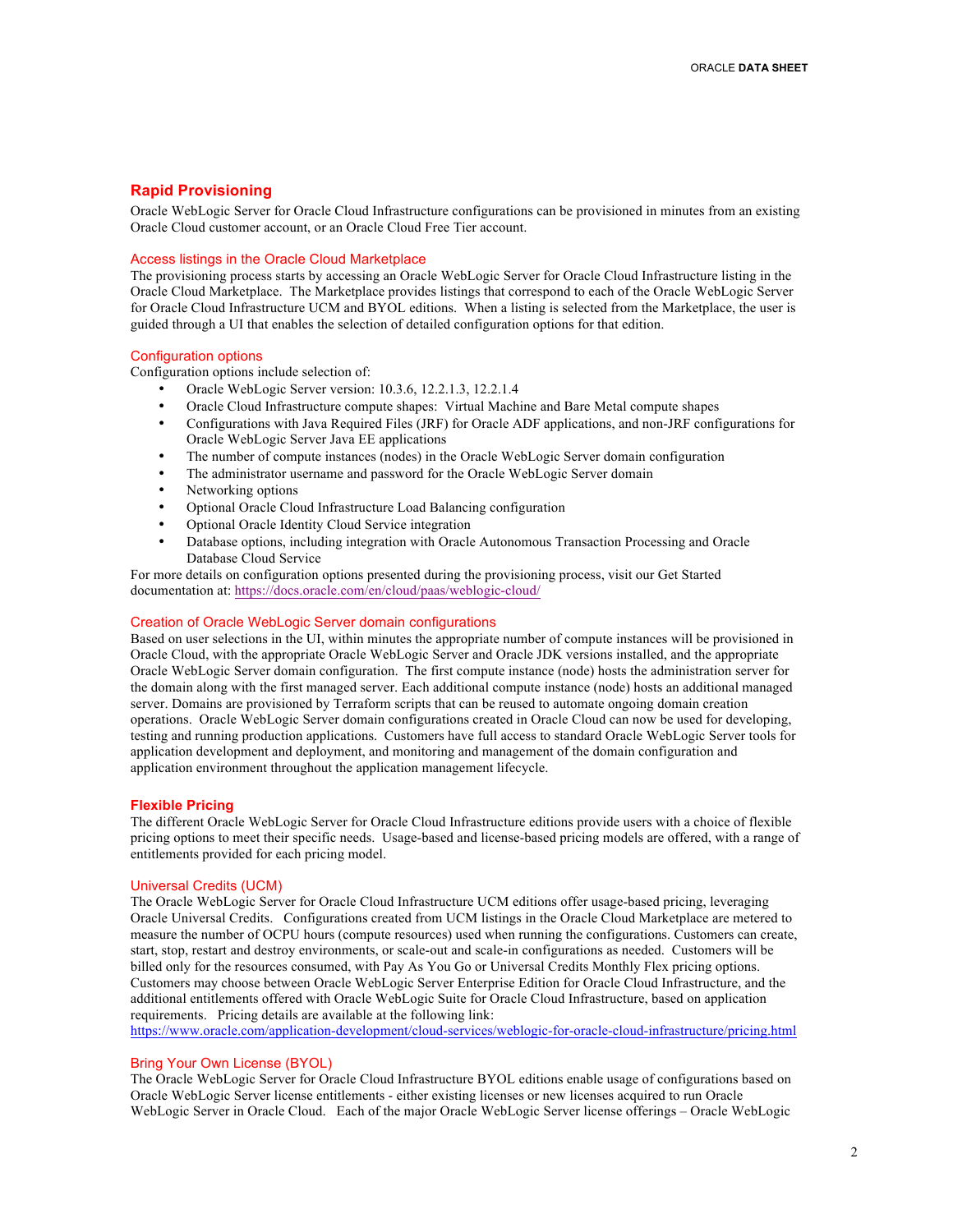Server Standard Edition, Oracle WebLogic Server Enterprise Edition, and Oracle WebLogic Suite – may be used, with the entitlements defined in these licenses as described in our licensing documentation: https://docs.oracle.com/en/middleware/fusion-middleware/fmwlc/application-server-products-newstructure.html#GUID-475E4A20-BEE9-4EC8-9CF1-DB2CBAD0EA9B

#### Compute resource configuration and billing

The UCM and BYOL editions, and the software entitlements included in them, are priced separately from Oracle Cloud compute resources, including compute instances and block storage, used by the configurations that are created. When using the UCM and BYOL editions, customers have the flexibility to choose the compute shapes used by the configuration, and are billed for the usage of the underlying compute instances created using these shapes. Selection of compute shapes will also affect billing of Oracle WebLogic Server for Oracle Cloud Infrastructure itself when using UCM, or licensing requirements when using BYOL configurations. Flexibility to choose compute resource configuration simplifies compute resource management, and enables customers to provide appropriate compute capacity for their applications, at the right overall price point.

## **Develop and Deploy Applications in the Cloud**

Oracle WebLogic Server for Oracle Cloud Infrastructure configurations run the same Oracle WebLogic Server software used in on-premises systems, enabling customers to leverage existing applications, skills and tools, and to evolve them over time.

# Application API choices and compatibility

Oracle WebLogic Server for Oracle Cloud Infrastructure supports the same Oracle WebLogic Server and Java Enterprise Edition (EE) APIs used on-premises to build Web applications, REST services, JMS and transactional applications and other Enterprise Java applications. Oracle Application Development Framework (ADF) applications are also supported. Customers have a choice of Oracle WebLogic Server 10.3.6, 12.2.1.3, and 12.2.1.4 versions, and Java Required Files (JRF) and non-JRF domains. Existing applications developed on-premises with these APIs and versions can be redeployed on Oracle WebLogic Server for Oracle Cloud Infrastructure without changes. And applications developed and deployed in Oracle Cloud can be redeployed on premises as well, giving customers maximum flexibility in selecting hybrid application development and deployment architectures.

### Leverage existing skills and tools

Customers can migrate existing applications to the cloud, and use existing approaches to maintain and update them in response to business requirements. Oracle WebLogic Server for Oracle Cloud Infrastructure supports the same CI/CD practices, testing tools, Oracle WebLogic Server Administration Console, WLST scripts, and REST management APIs being used on-premises. Customers can create a fully compatible development and test environment in Oracle Cloud for existing and new Oracle WebLogic Server applications. Production applications can be deployed in Oracle WebLogic Server clusters for high availability and performance, and use Oracle Coherence and Active GridLink for RAC as required.

#### Leverage Oracle Cloud to enhance application management

Oracle Cloud can also be used to enhance application development and deployment operations over time. The ability to easily create and destroy configurations, the ability to automate provisioning operations using Terraform, and the new billing and pricing options can enable customers to optimize Oracle WebLogic Server application lifecycle management operations. Integration with other Oracle Cloud Services, such as Autonomous Transaction Processing, Oracle Database Cloud Services, the Oracle Cloud Infrastructure Load Balancing Service, the Oracle Identity Cloud Service, and other Oracle Application Development Cloud Services can be used to optimize usage and management of the overall application development and management environment.

#### **Summary**

Oracle WebLogic Server for Oracle Cloud Infrastructure supports rapid provisioning of Oracle WebLogic Server configurations to Oracle Cloud, with flexible pricing options. It provides an opportunity to leverage compatibility with existing applications, and to improve development and deployment practices over time. Oracle WebLogic Server customers interested in migrating to the cloud, or developing cloud strategies, should evaluate Oracle WebLogic Server for Oracle Cloud Infrastructure today.